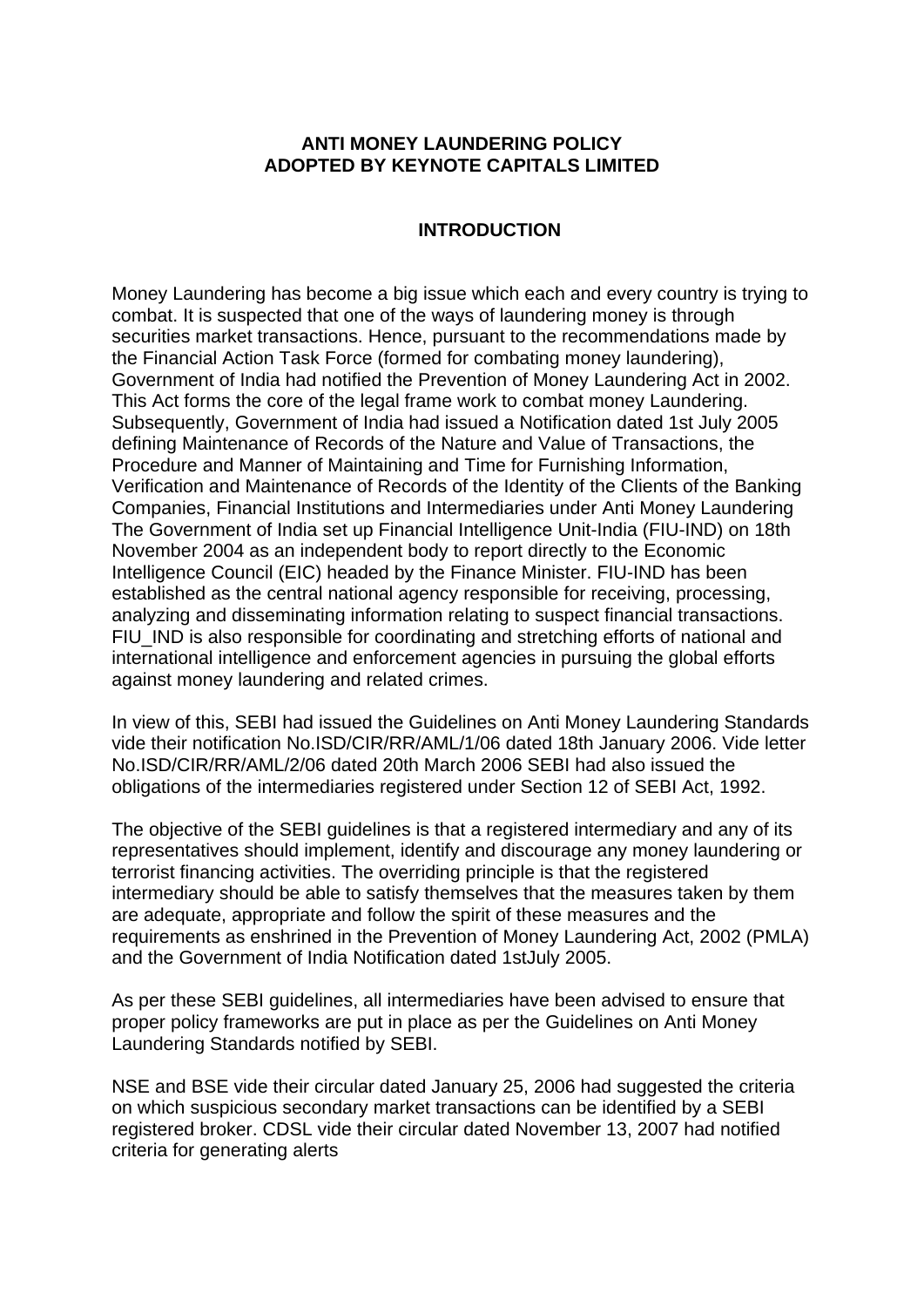# **Responsibilities of Keynote Capitals Limited :**

By virtue of being a SEBI Registered stock broker of BSE and NSE, Depository Participant of CDSL and Portfolio Manager, it is mandatory on the party of **KCL** to have appropriate Anti Money Laundering policy.

The objectives of this policy are**:**

a) To ensure that appropriate statement of policies and procedures, are issued, on a group

basis, wherever applicable, for dealing with money laundering and terrorist financing reflecting the current statutory and regulatory requirements.

b) The contents of these Guidelines are understood by all staff members.

c) The policies and procedures are reviewed regularly to ensure their effectiveness.

d) Customer acceptance policies and procedures, which are sensitive to the risk of money

laundering and terrorist financing are adopted.

e) Customer Due diligence (CDD), to the extent that is sensitive to the risk of money laundering and terrorist financing depending on the type of customer, business relationship or transactions is undertaken

f) Staff Members' awareness and vigilance to guard against money laundering and terrorist

financing is developed.

**Keynote Capitals Ltd** (**KCL**) has resolved that it would as an internal policy shall take adequate measures to prevent money laundering and shall make a frame-work to report cash and suspicious transactions FIU as per the guidelines of PMLA Rules, 2002.

# **Compliance w.r.t. Principle Officer and adoption of written policy.**

We have appointed Mr. Vineet Suchanti as Principle Officer & Mr. Rakesh Choudhari as Designated Director under the provision of PMLA, 2014 and Registered with FIU-INDIA on their website. We have also adopted and implemented written guidelines prescribed under PMLA, 2002 and intimated the same to FIU-INDIA. It is the policy of the firm to prohibit and actively prevent money laundering and any activity that facilitates money laundering or the funding of terrorist or criminal activities. Money laundering is generally defined as engaging in acts designed to conceal or disguise the true origins of criminally derived proceeds so that the unlawful proceeds appear to have derived from legitimate origins or constitute legitimate assets.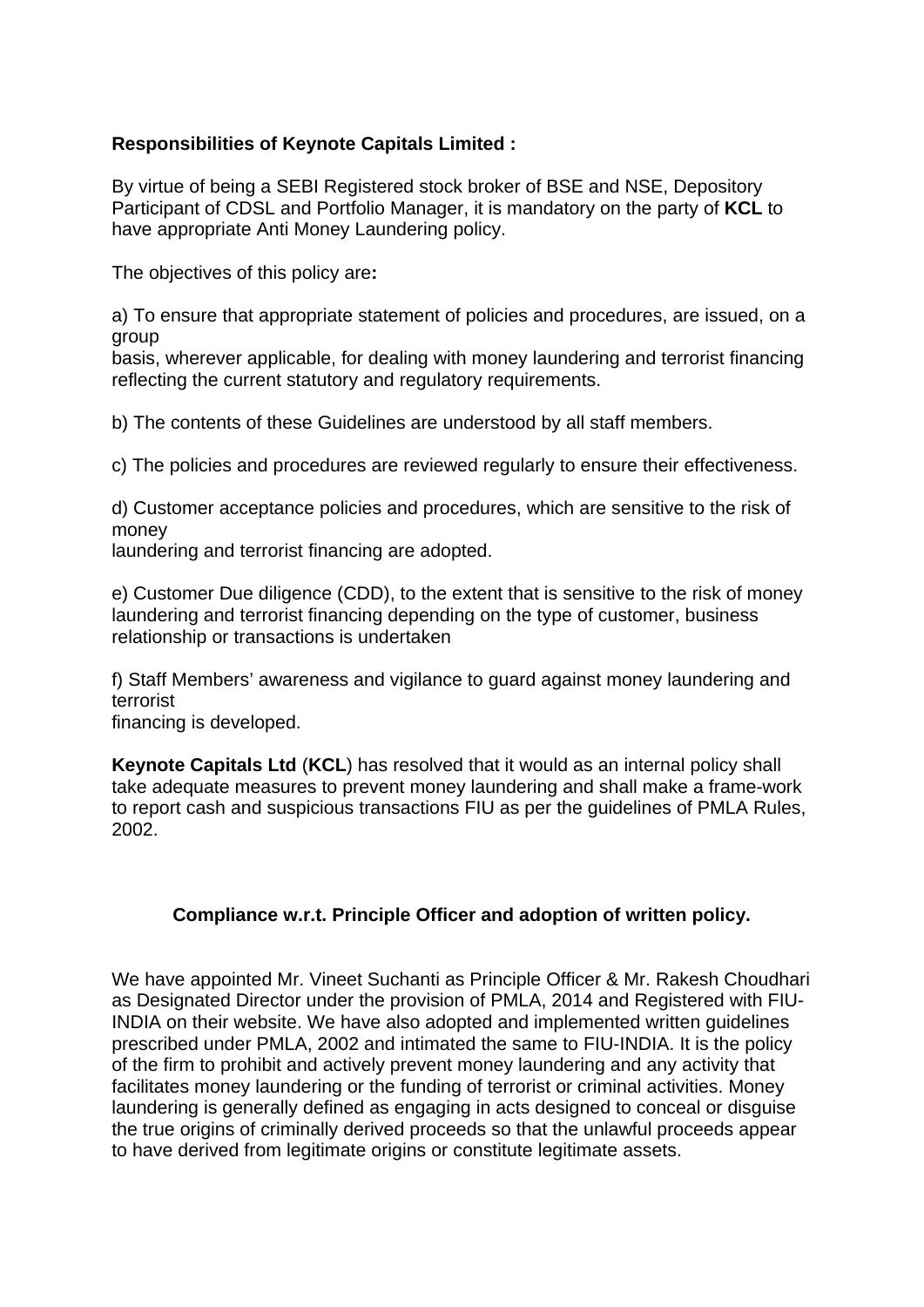# **Principal Officer :**

Mr. Vineet Suchanti being the Principal Officer will be responsible for implementation and Compliance of the provisions of PMLA, 2002 and **KCL**'s AML Policy. Mr. Vineet Suchanti will be responsible for ensuring that **KCL** discharges their legal obligation against Money Laundering to report suspicious transactions to the concerned authorities. The Principal Officer will act as a central reference point and will play an active role in the identification and assessment of potentially suspicious transactions. The Principal Officer will constantly review the AML Policy of **KCL** covering the areas of identification/verification/acceptance of customers and the parameters of identification of suspicious transaction.

The Principal Officer will give an orientation to all the concerned staff of **KCL** on the guidelines of FIU/SEBI and the identification of Suspicious Transactions on a regular basis. Some of these suggested measures may not be applicable in every circumstance to each business activity. However, keeping in mind, the specific nature of its business, type of customer and transactions in each business division, **KCL** has to satisfy itself that the measures taken are adequate and appropriate to follow the spirit of these guidelines.

# **Anti Money Laundering Policy & Procedures**

 The Guidelines under this policy, we have taken into account the requirements of the Prevention of the Money Laundering Act, 2002 as applicable to the intermediaries registered under Section 12 of the SEBI Act. The detailed guidelines in Part II have outlined relevant measures and procedures to prevent money laundering and terrorist financing.

 In light of the above, senior management of the company is fully committed to establishing appropriate policies and procedures for the prevention of money laundering and terrorist financing and ensuring their effectiveness and compliance with all relevant legal and regulatory requirements. The senior management of the company :

- (a) issue a statement of policies and procedures, on a group basis where applicable, for dealing with money laundering and terrorist financing reflecting the current statutory and regulatory requirements;
- (b) ensures that the content of these Guidelines are understood by all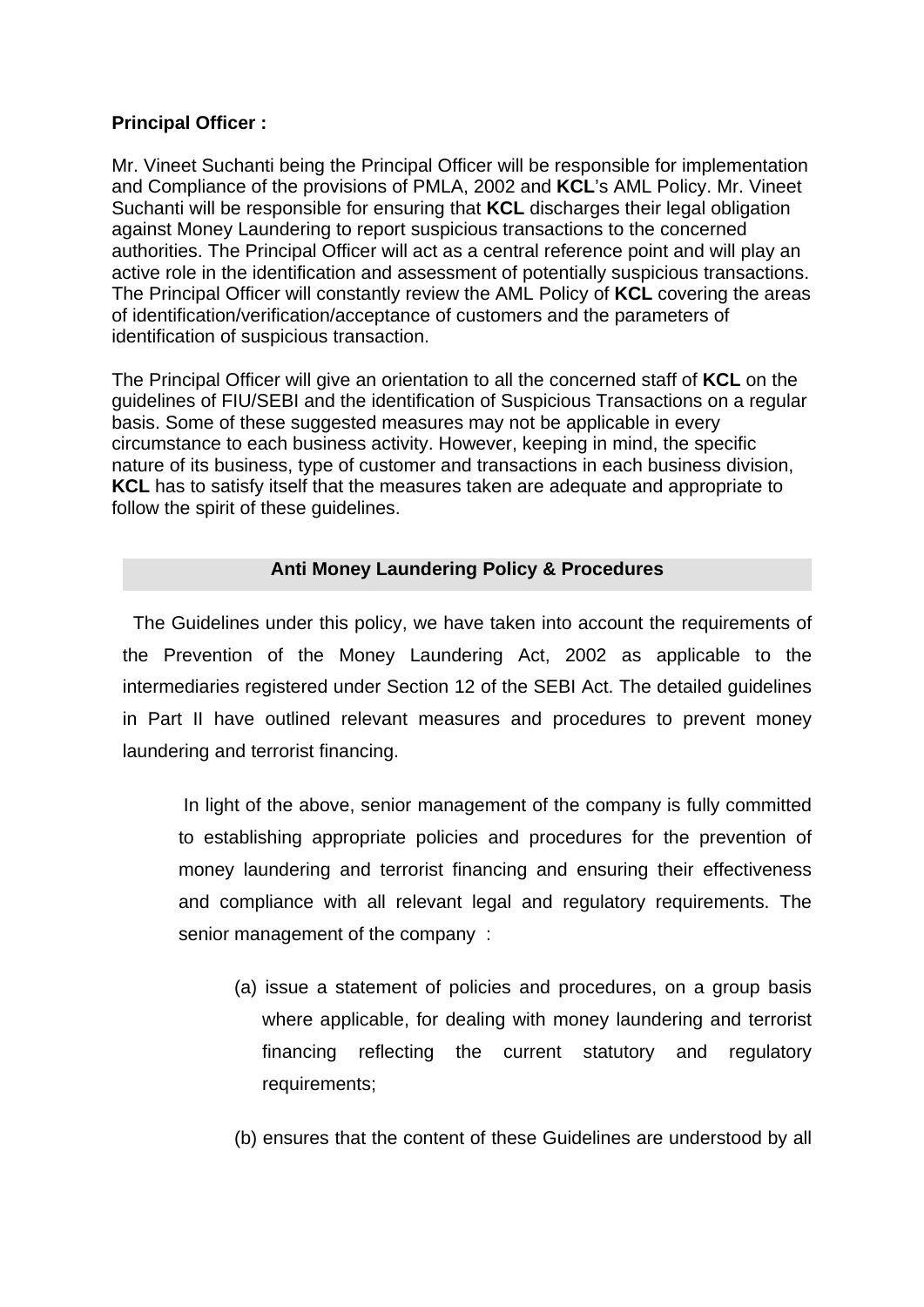staff members;

- (c) Regularly reviews the policies and procedures on prevention of money laundering and terrorist financing to ensure their effectiveness. Further in order to ensure effectiveness of policies and procedures, the person doing such a review is different from the one who has framed such policies and procedures;
- (d) adopts customer acceptance policies and procedures which are sensitive to the risk of money laundering and terrorist financing;
- (e) undertakes customer due diligence ("CDD") measures to an extent that is sensitive to the risk of money laundering and terrorist financing depending on the type of customer, business relationship or transaction; and
- (f) develops staff members' awareness and vigilance to guard against money laundering and terrorist financing.

# **Policies and procedures to combat Money Laundering covers:**

- a. Communication of group policies relating to prevention of money laundering and terrorist financing to all management and relevant staff that handle account information, securities transactions, money and customer records etc. whether in branches, departments or subsidiaries;
- b. Customer acceptance policy and customer due diligence measures, including requirements for proper identification;
- c. Maintenance of records;
- d. Compliance with relevant statutory and regulatory requirements;
- e. Co-operation with the relevant law enforcement authorities,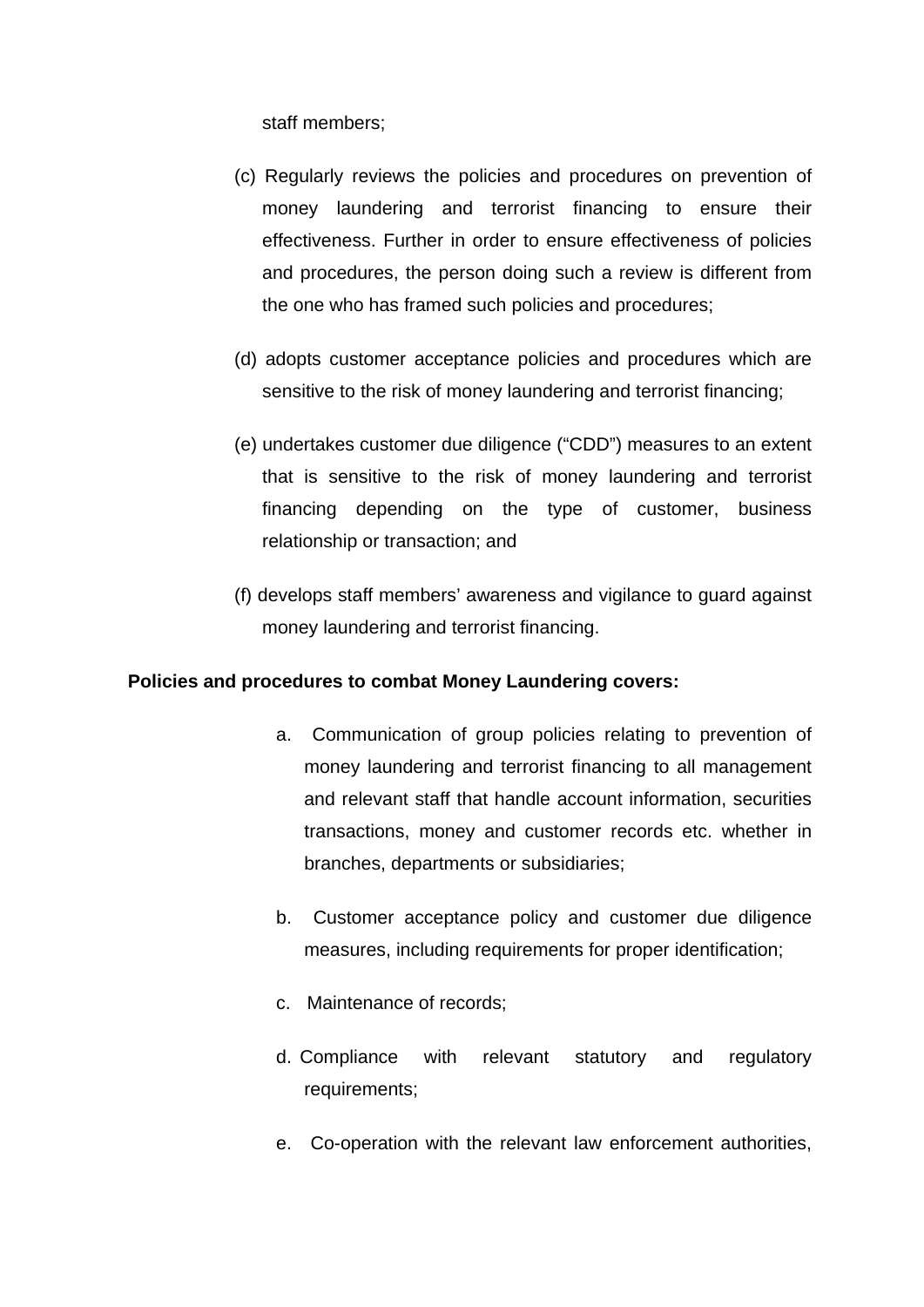including the timely disclosure of information; and

f. Role of internal audit or compliance function to ensure compliance with policies, procedures, and controls relating to prevention of money laundering and terrorist financing, including the testing of the system for detecting suspected money laundering transactions, evaluating and checking the adequacy of exception reports generated on large and/or irregular transactions, the quality of reporting of suspicious transactions and the level of awareness of front line staff of their responsibilities in this regard.

 We have adopted written procedures to implement the anti money laundering provisions as envisaged under the Anti Money Laundering Act, 2002. Such procedures includes inter alia, the following three specific parameters which are related to **the overall 'Client Due Diligence Process':**

- a. Policy for acceptance of clients
- b. Procedure for identifying the clients
- c. Transaction monitoring and reporting especially Suspicious Transactions Reporting (STR)

# **Customer Due Diligence**

The customer due diligence ("CDD") measures comprise the following:

(a) Obtaining sufficient information in order to identify persons who beneficially own or control securities account. Whenever it is apparent that the securities acquired or maintained through an account are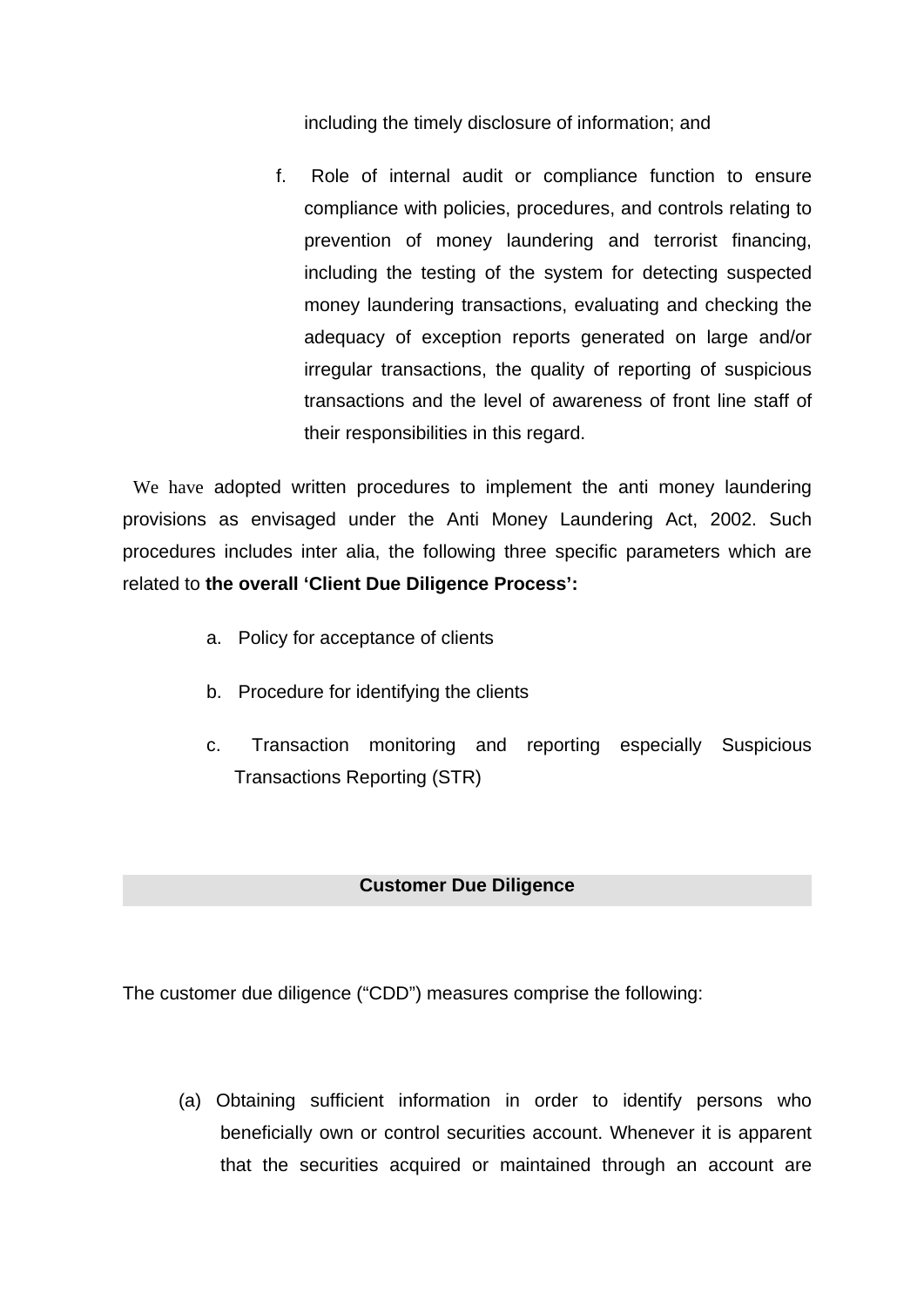beneficially owned by a party other than the client, that party should be identified using client identification and verification procedures. The beneficial owner is the natural person or persons who ultimately own, control or influence a client and/or persons on whose behalf a transaction is being conducted. It also incorporates those persons who exercise ultimate effective control over a legal person or arrangement.

- (b) Verify the customer's identity using reliable, independent source documents, data or information;
- (c) Identify beneficial ownership and control, i.e. determine which individual(s) ultimately own(s) or control(s) the customer and/or the person on whose behalf a transaction is being conducted;
- (d) Verify the identity of the beneficial owner of the customer and/or the person on whose behalf a transaction is being conducted, corroborating the information provided in relation to (c); and
- (e) Conduct ongoing due diligence and scrutiny, i.e. perform ongoing scrutiny of the transactions and account throughout the course of the business relationship to ensure that the transactions being conducted are consistent with the registered intermediary's knowledge of the customer, its business and risk profile, taking into account, where necessary, the customer's source of funds.

**Policy for acceptance of clients:**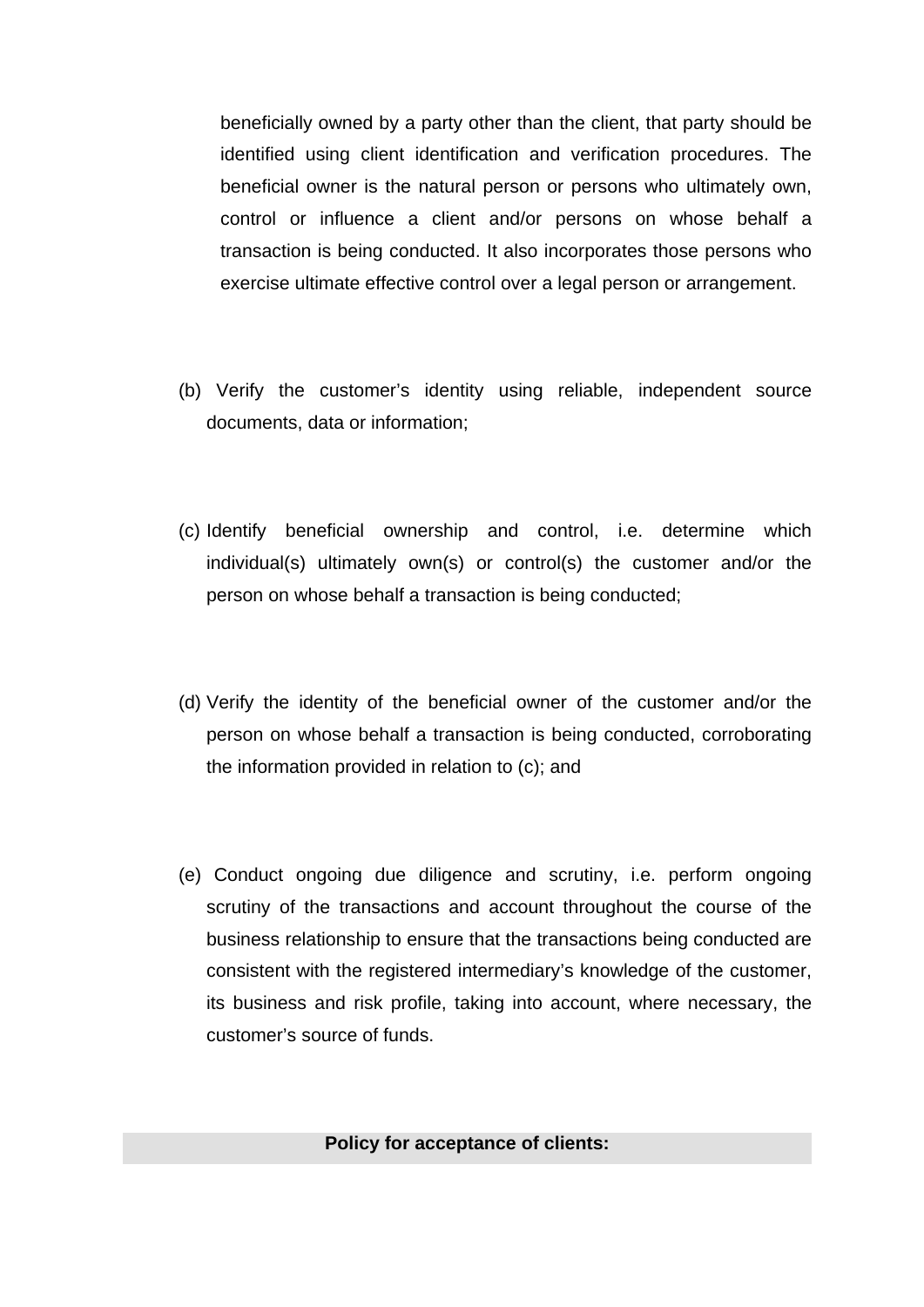- We have developed a customer acceptance policies and procedures that aim to identify the types of customers that are likely to pose a higher than the average risk of money laundering or terrorist financing. By establishing such policies and procedures, they will be in a better position to apply customer due diligence on a risk sensitive basis depending on the type of customer business relationship or transaction. In a nutshell, the following safeguards are followed while accepting the clients:
	- a) No account is opened in a fictitious / benami name or on an anonymous basis.
	- b) Factors of risk perception (in terms of monitoring suspicious transactions) of the client are clearly defined having regard to clients' location (registered office address, correspondence addresses and other addresses if applicable), nature of business activity, trading turnover etc. and manner of making payment for transactions undertaken. The parameters are enable to classify of clients into low, medium and high risk. Clients of special category (as given below) may, if necessary, be classified even higher. Such clients require higher degree of due diligence and regular update of KYC profile.
	- c) Documentation requirement and other information to be collected in respect of different classes of clients depending on perceived risk and having regard to the requirement to the Prevention of Money Laundering Act 2002, guidelines issued by RBI and SEBI from time to time.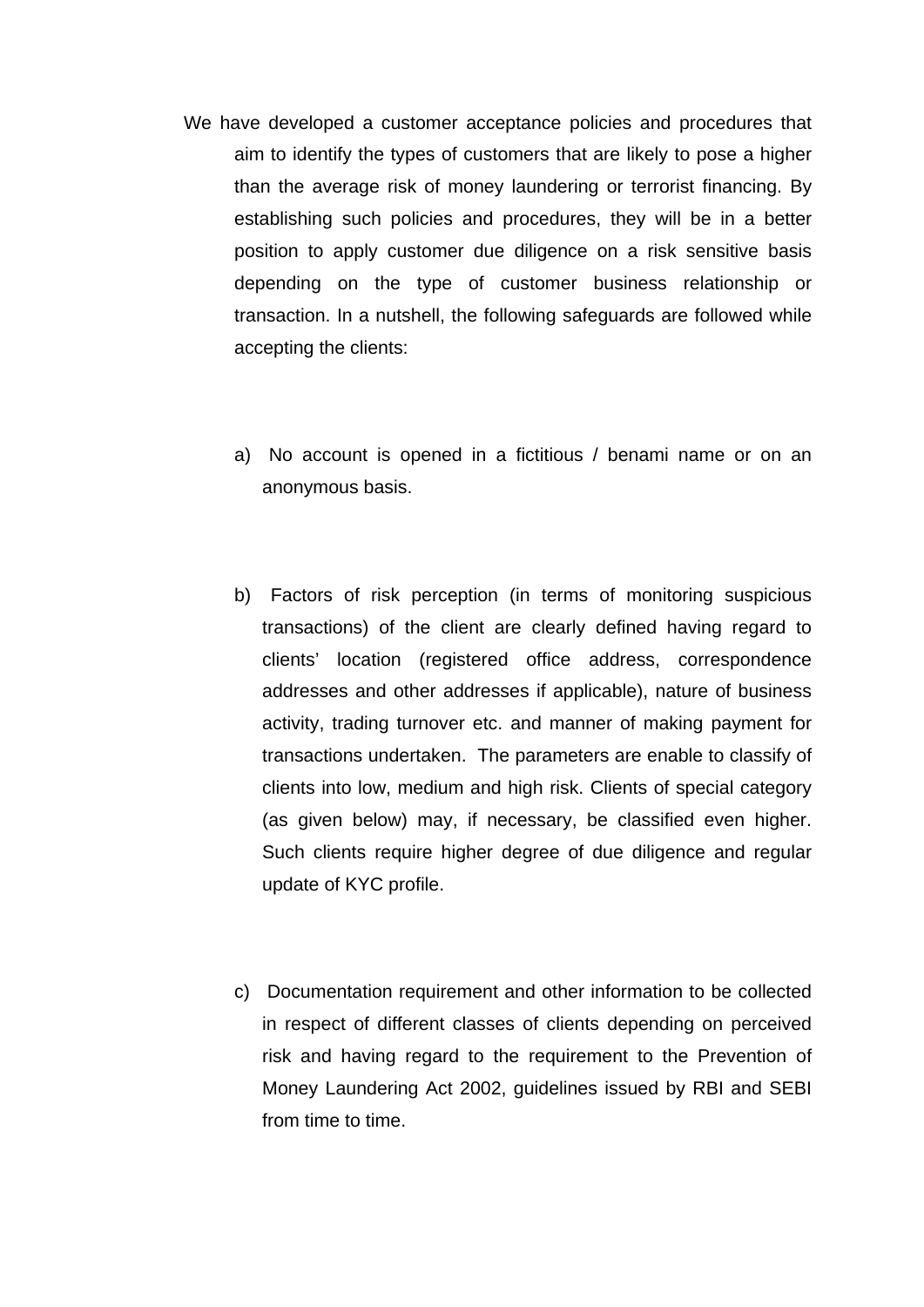- d) Ensure that an account is not opened where the intermediary is unable to apply appropriate clients due diligence measures / KYC policies. This may be applicable in cases where it is not possible to ascertain the identity of the client, information provided to the intermediary is suspected to be non genuine, perceived non cooperation of the client in providing full and complete information. We do not continue to do business with such a person and file a suspicious activity report. We also evaluate whether there is suspicious trading in determining whether to freeze or close the account. We are cautious to ensure that it does not return securities of money that may be from suspicious trades.
- e) The circumstances under which the client is permitted to act on behalf of another person / entity are clearly laid down. It should be specified in what manner the account should be operated, transaction limits for the operation, additional authority required for transactions exceeding a specified quantity / value and other appropriate details. Further the rights and responsibilities of both the persons (i.e the agent- client registered with the intermediary, as well as the person on whose behalf the agent is acting should be clearly laid down). Adequate verification of a person's authority to act on behalf the customer should also be carried out.
- f) Necessary checks and balance to be put into place before opening an account so as to ensure that the identity of the client does not match with any person having known criminal background or is not banned in any other manner, whether in terms of criminal or civil proceedings by any enforcement agency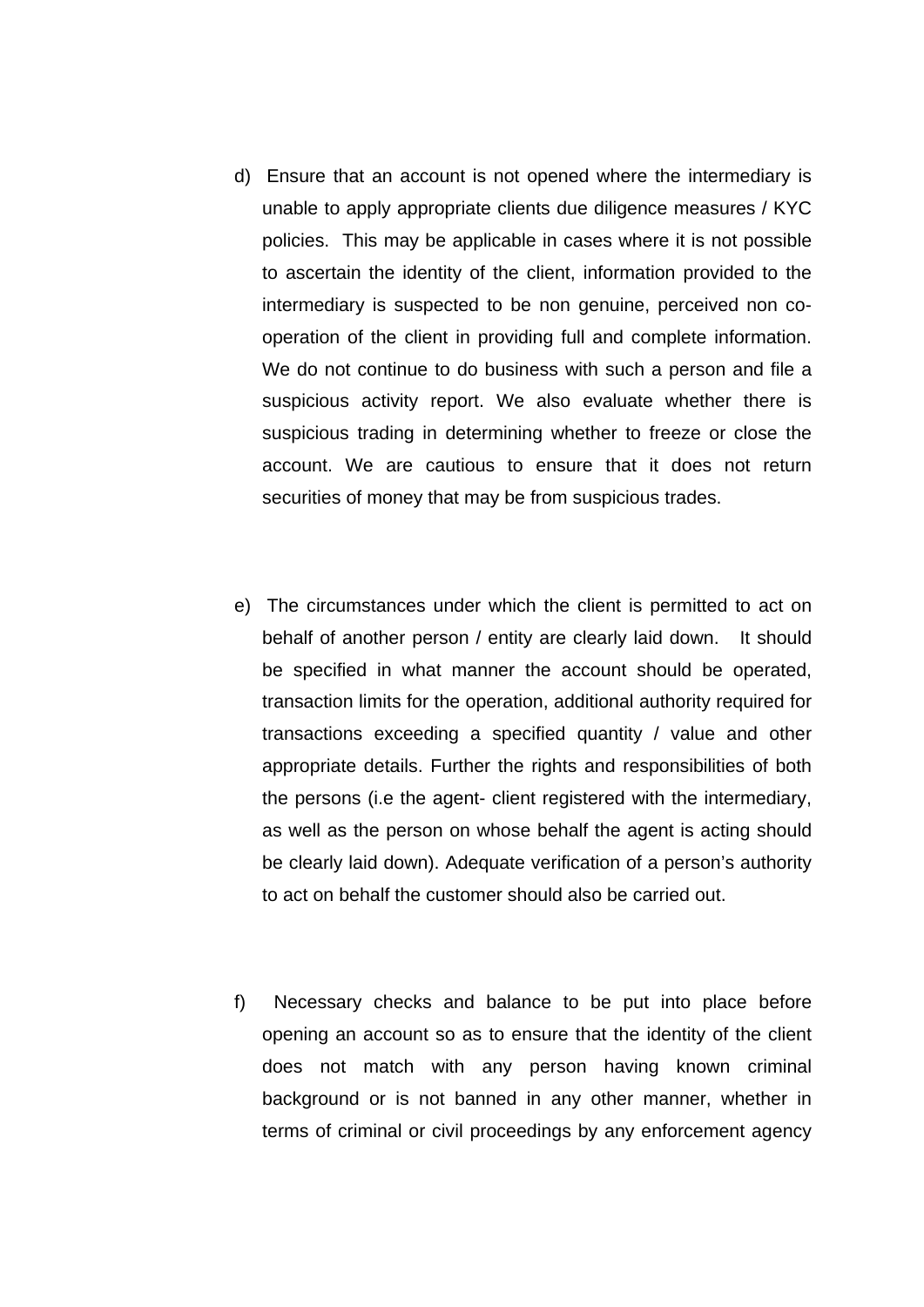worldwide.

## **Risk-based Approach**

 It is generally recognized that certain customers may be of a higher or lower risk category depending on circumstances such as the customer's background, type of business relationship or transaction etc. As such, the registered intermediaries should apply each of the customers due diligence measures on a risk sensitive basis. The basic principle enshrined in this approach is that the registered intermediaries should adopt an enhanced customer due diligence process for higher risk categories of customers. Conversely, a simplified customer due diligence process may be adopted for lower risk categories of customers. In line with the risk-based approach, the type and amount of identification information and documents that registered intermediaries should obtain necessarily depend on the risk category of a particular customer.

Clients of special category (CSC):

Such clients include the following-

- a. Non resident clients
- b. High networth clients,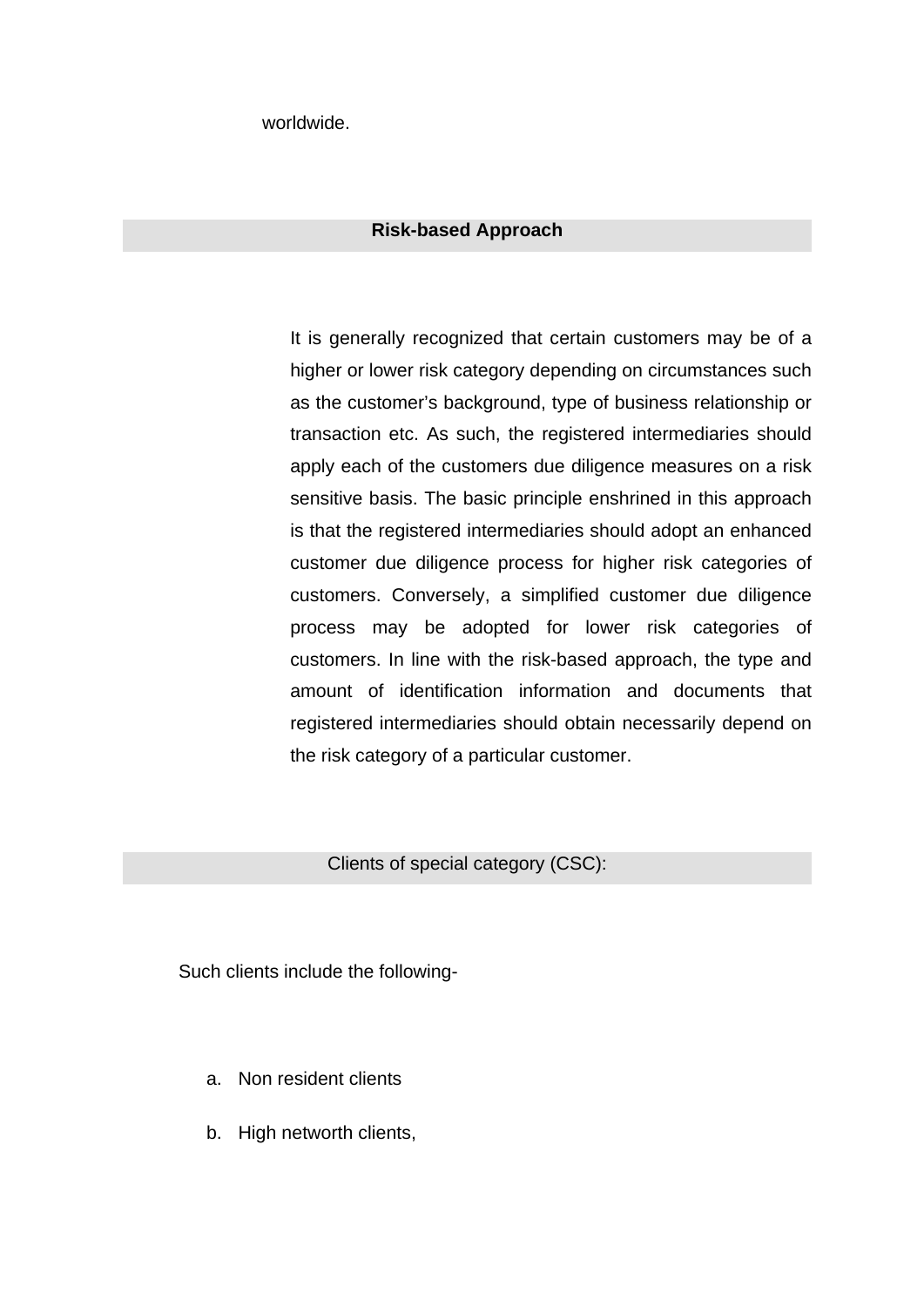- c. Trust, Charities, NGOs and organizations receiving donations
- d. Companies having close family shareholdings or beneficial ownership
- e. Politically exposed persons (PEP) of foreign origin
- f. Current / Former Head of State, Current or Former Senior High profile politicians and connected persons (immediate family, Close advisors and companies in which such individuals have interest or significant influence)
- g. Companies offering foreign exchange offerings
- h. Clients in high risk countries (where existence / effectiveness of money laundering controls is suspect, where there is unusual banking secrecy, Countries active in narcotics production, Countries where corruption (as per Transparency International Corruption Perception Index) is highly prevalent, Countries against which government sanctions are applied, Countries reputed to be any of the following – Havens / sponsors of international terrorism, offshore financial centers, tax havens, countries where fraud is highly prevalent.
- i. Non face to face clients
- j. Clients with dubious reputation as per public information available etc.

# **Client identification procedure:**

¾ The 'Know your Client' (KYC) policy clearly spells out the client identification procedure to be carried out at different stages i.e. while establishing the intermediary – client relationship, while carrying out transactions for the client or when the intermediary has doubts regarding the veracity or the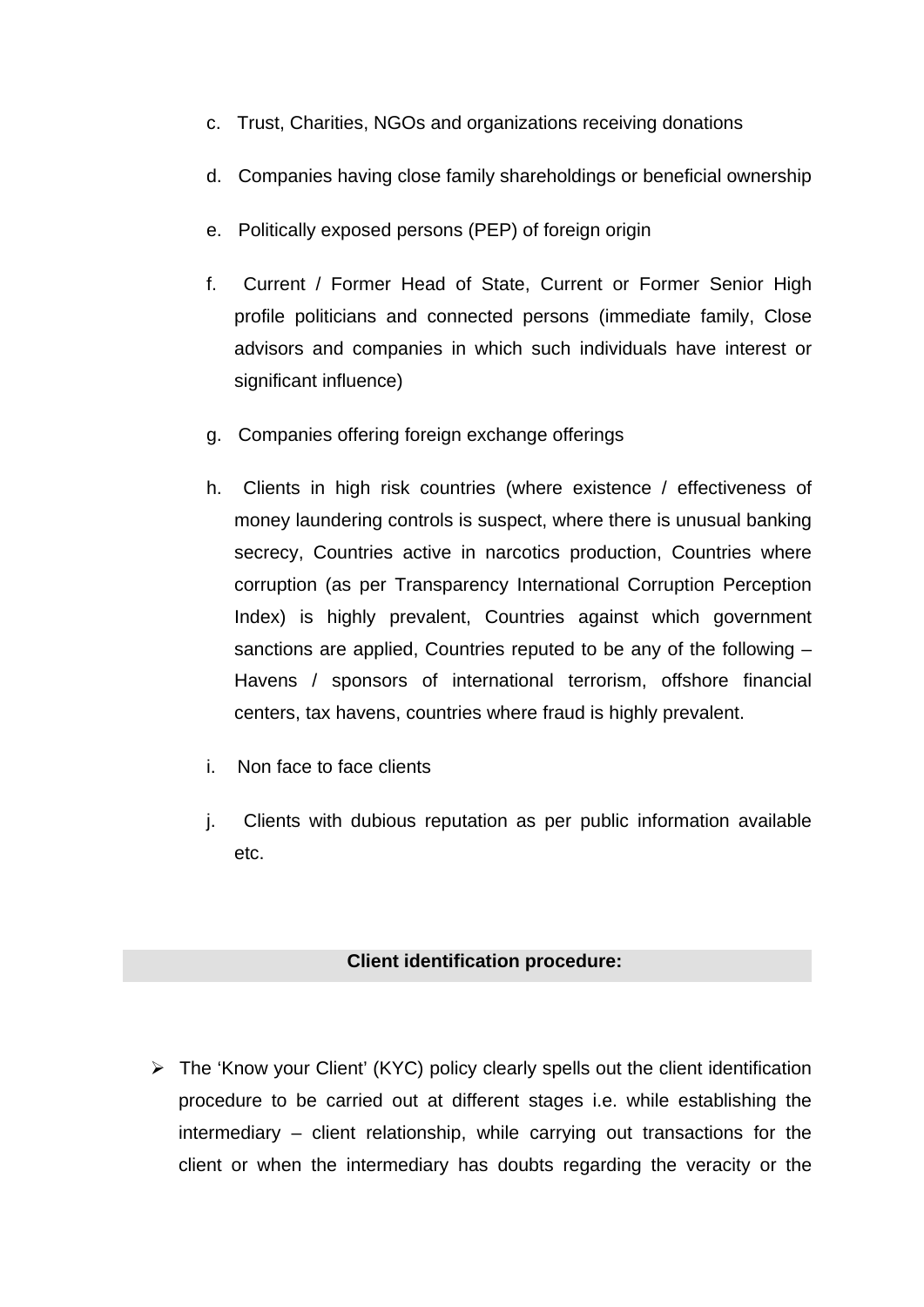adequacy of previously obtained client identification data

- $\triangleright$  We try and put in place necessary procedures to determine whether their existing/potential customer is a politically exposed person (PEP). Such procedures would include seeking additional information from clients, accessing publicly available information etc.
- $\triangleright$  We obtain senior management approval for establishing business relationships with Politically Exposed Persons. Where a customer has been accepted and the customer or beneficial owner is subsequently found to be, or subsequently becomes a PEP, registered intermediaries shall obtain senior management approval to continue the business relationship.
- $\triangleright$  We take reasonable measures to verify source of funds of clients identified as PEP.
- $\triangleright$  We obtain adequate information to satisfactorily establish the identity of each new client and the purpose of the intended nature of the relationship.
- $\triangleright$  We observe due diligence in compliance with the Guidelines. Each original document is seen prior to acceptance of a copy.

 $\triangleright$  In case of Failure by prospective client to provide satisfactory evidence of identity, the same is noted and reported to the higher authority within the company.

 $\triangleright$  SEBI has prescribed the minimum requirements relating to KYC for certain class of the registered intermediaries from time to time as stated earlier in this para. Taking into account the basic principles enshrined in the KYC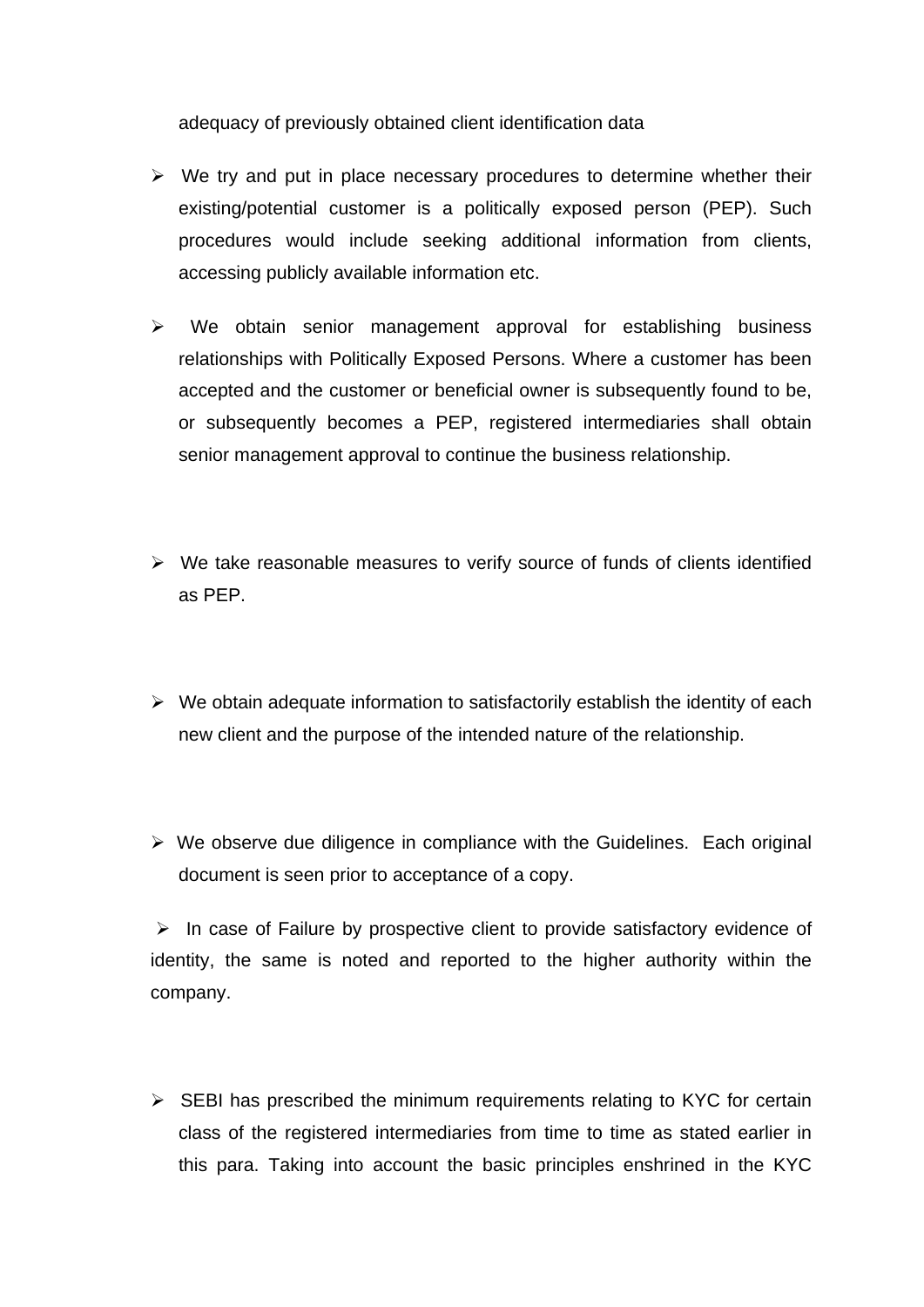norms which have already been prescribed or which may be prescribed by SEBI from time to time, all registered intermediaries should frame their own internal guidelines based on their experience in dealing with their clients and legal requirements as per the established practices. Further, the intermediary should also maintain continuous familiarity and follow-up where it notices inconsistencies in the information provided. The underlying objective should be to follow the requirements enshrined in the PML Act, 2002 SEBI Act, 1992 and Regulations, directives and circulars issued there under so that the intermediary is aware of the clients on whose behalf it is dealing.

- $\triangleright$  Every intermediary shall formulate and implement a client identification programme which shall incorporate the requirements of the Notification No. 9/2005 dated July 01, 2005 (as amended from time to time), which notifies rules for maintenance of records of the nature and value of transactions, the procedure and manner of maintaining and time for furnishing of information and verification of records of the identity of the clients of the banking companies, financial institutions and intermediaries of securities market and such other additional requirements that it considers appropriate to enable it to determine the true identity of its clients. A copy of the client identification programme shall be forwarded to the Director, FIU- IND.
- $\triangleright$  It may be noted that while risk based approach may be adopted at the time of establishing business relationship with a client, no exemption from obtaining the minimum information/documents from clients as provided in the PMLA Rules is available to brokers in respect of any class of investors with regard to the verification of the records of the identity of clients.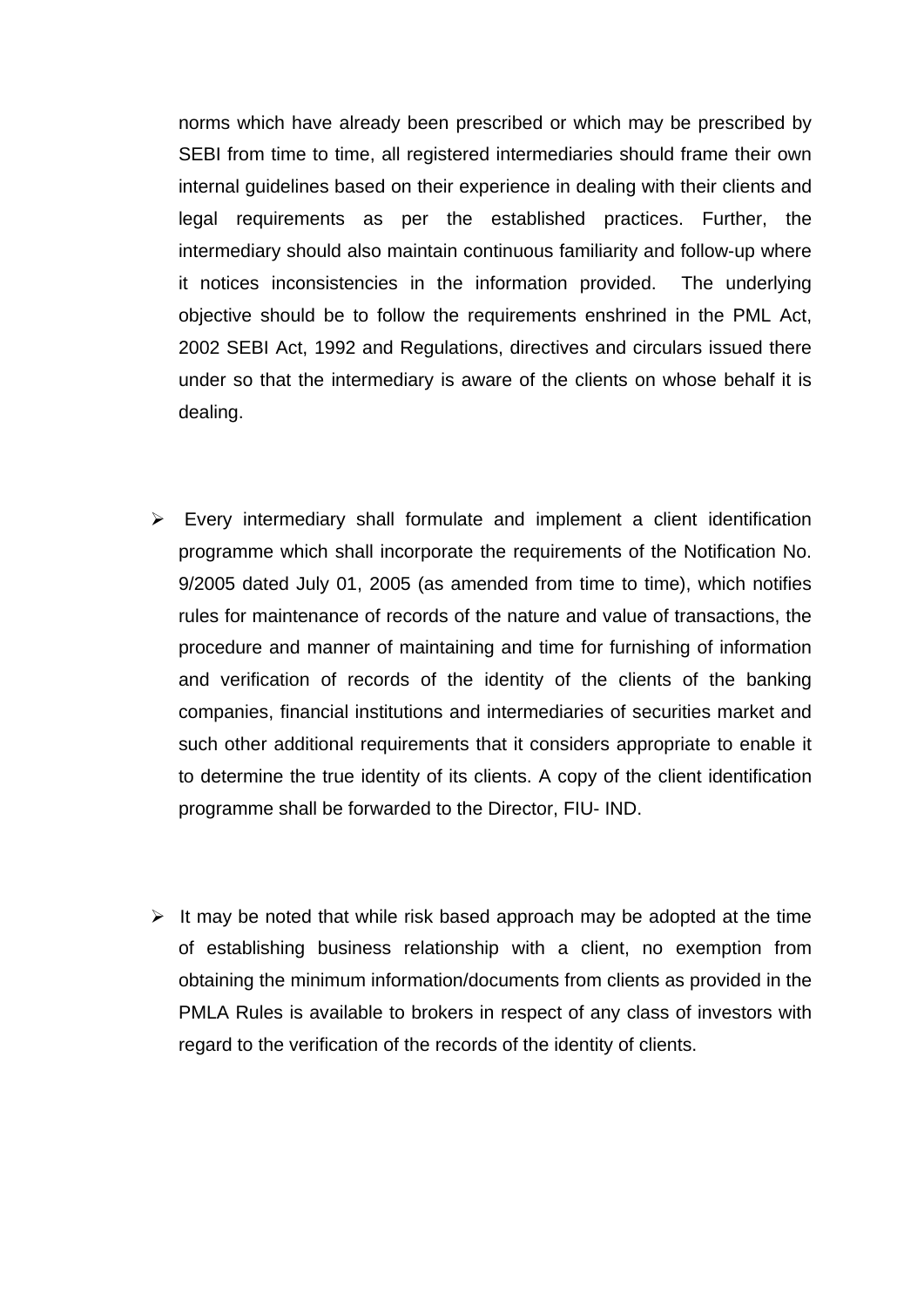We ensure compliance with the record keeping requirements contained in the SEBI Act, 1992, Rules and Regulations made thereunder, PML Act, 2002 as well as other relevant legislation, Rules, Regulations, Exchange Bye-laws and Circulars.

- We maintain such records as are sufficient to permit reconstruction of individual transactions (including the amounts and types of currencies involved, if any) so as to provide, if necessary, evidence for prosecution of criminal behaviour.
- In case of any suspected drug related or other laundered money or terrorist property, the competent investigating authorities would need to trace through the audit trail for reconstructing a financial profile of the suspect account. To enable this reconstruction, registered intermediaries should retain the following information for the accounts of their customers in order to maintain a satisfactory audit trail:
	- (a) the beneficial owner of the account;
	- (b) the volume of the funds flowing through the account; and
	- (c) for selected transactions:
		- the origin of the funds:
		- the form in which the funds were offered or withdrawn, e.g. cash, cheques, etc.;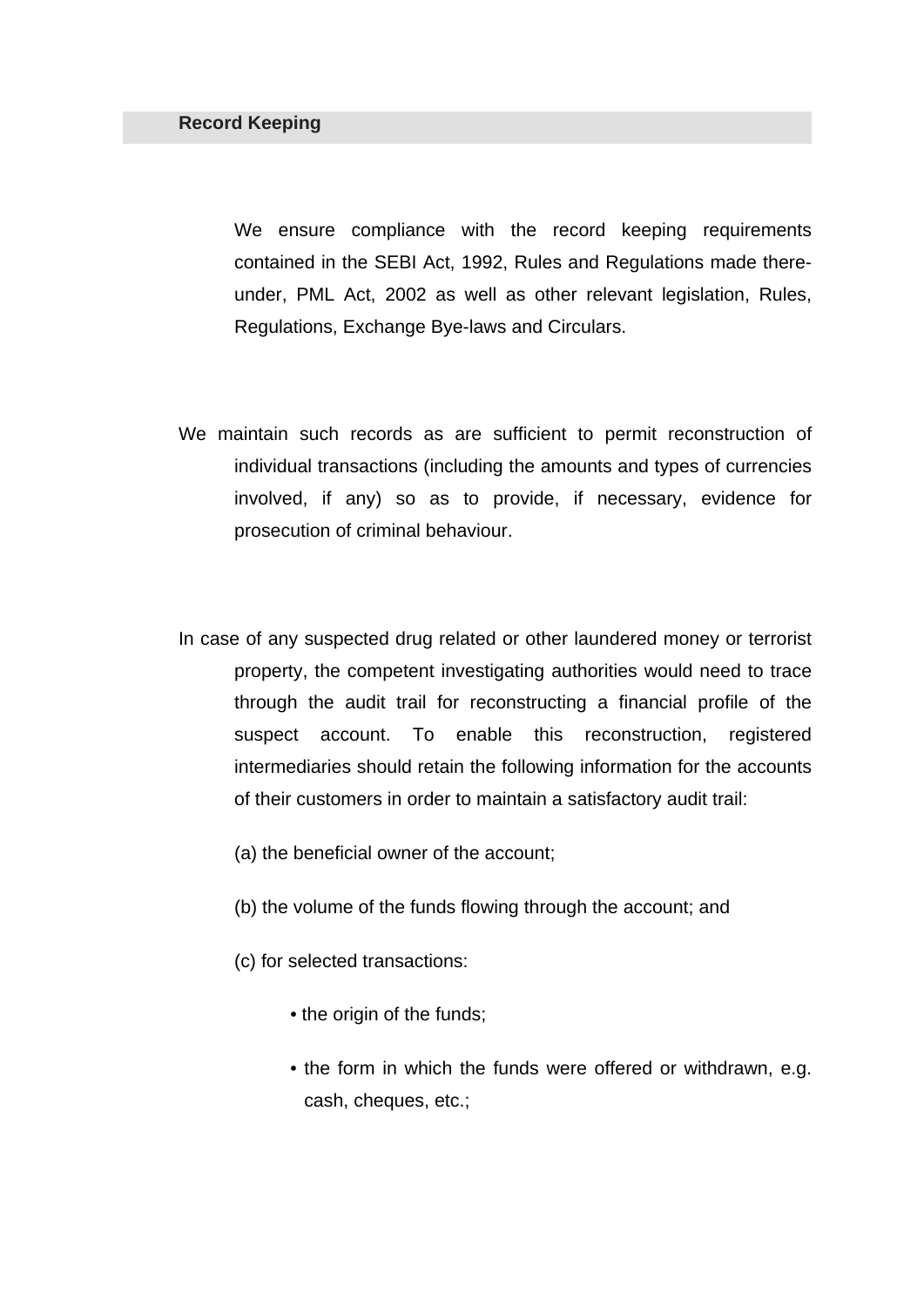- the identity of the person undertaking the transaction;
- the destination of the funds;
- the form of instruction and authority.

Registered Intermediaries should ensure that all customer and transaction records and information are available on a timely basis to the competent investigating authorities. Where appropriate, they should consider retaining certain records, e.g. customer identification, account files, and business correspondence, for periods which may exceed that required under the SEBI Act, Rules and Regulations framed there-under PMLA 2002, other relevant legislations, Rules and Regulations or Exchange bye-laws or circulars.

We have put in place a system of maintaining proper record of transactions prescribed under Rule 3, notified under the Prevention of Money Laundering Act (PMLA), 2002 as mentioned below:

- (i) all cash transactions of the value of more than rupees ten lakh or its equivalent in foreign currency;
- (ii) all series of cash transactions integrally connected to each other which have been valued below rupees ten lakh or its equivalent in foreign currency where such series of transactions have taken place within a month and the aggregate value of such transactions exceeds rupees ten lakh;
- (iii) all cash transactions where forged or counterfeit currency notes or bank notes have been used as genuine and where any forgery of a valuable security has taken place;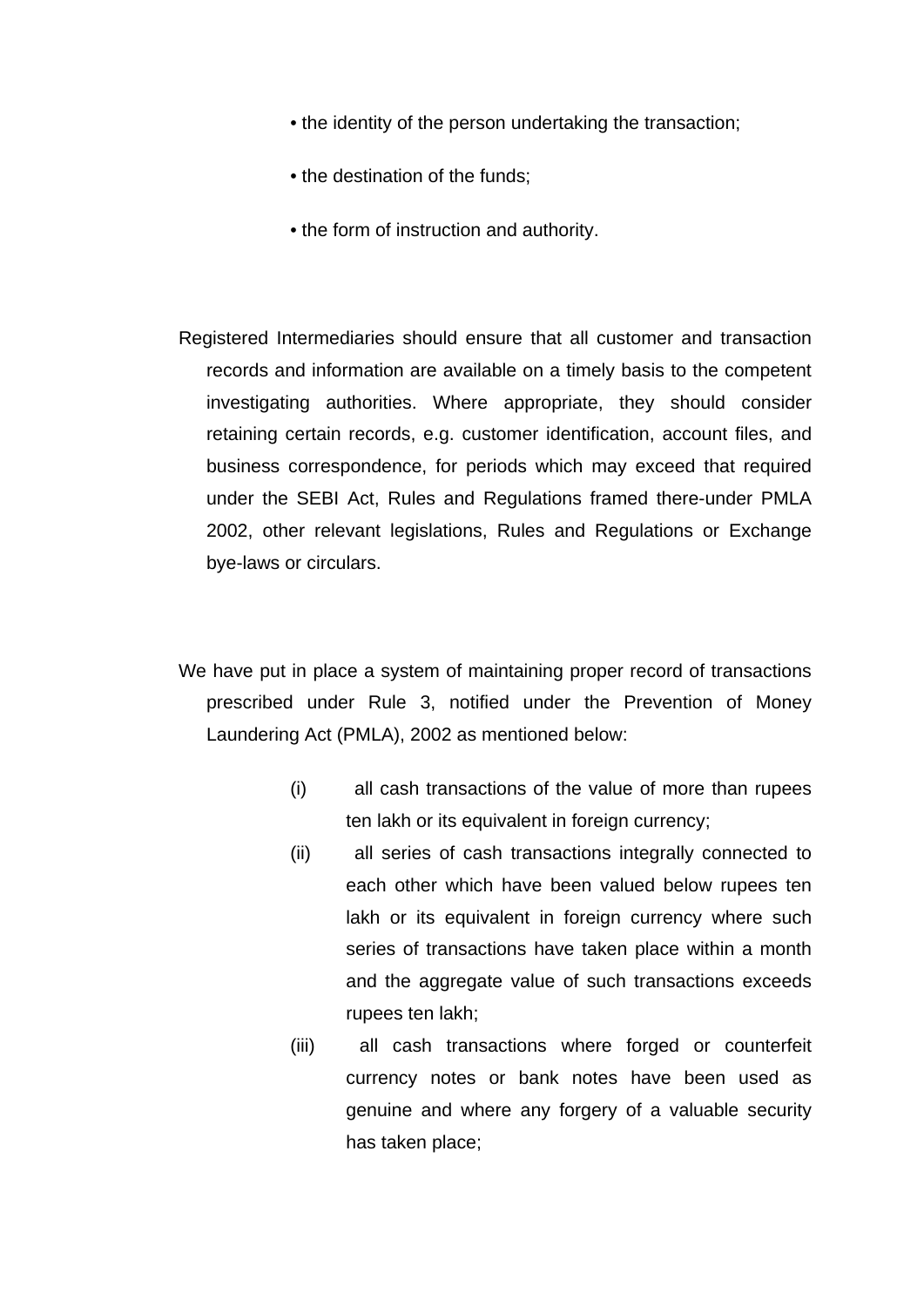(iv) all suspicious transactions whether or not made in cash and by way of as mentioned in the Rules.

## **Information to be maintained**

We maintain and preserve the following information in respect of transactions referred to in Rule 3 of PMLA Rules:

- I. the nature of the transactions;
- II. the amount of the transaction and the currency in which it denominated;
- III. the date on which the transaction was conducted; and
- IV. the parties to the transaction.

# **Retention of Records**

 We have taken appropriate steps to evolve an internal mechanism for proper maintenance and preservation of such records and information in a manner that allows easy and quick retrieval of data as and when requested by the competent authorities. Further, the records mentioned in Rule 3 of PMLA Rules have to be maintained and preserved for a period of ten years from the date of cessation of the transactions between the client and intermediary.

 As stated in para 5.5, intermediaries are required to formulate and implement the client identification program containing the requirements as laid down in Rule 9 and such other additional requirements that it considers appropriate. The records of the identity of clients have to be maintained and preserved for a period of ten years from the date of cessation of the transactions between the client and intermediary.

Thus the following document retention terms should be observed:

(a) All necessary records on transactions, both domestic and international, should be maintained at least for the minimum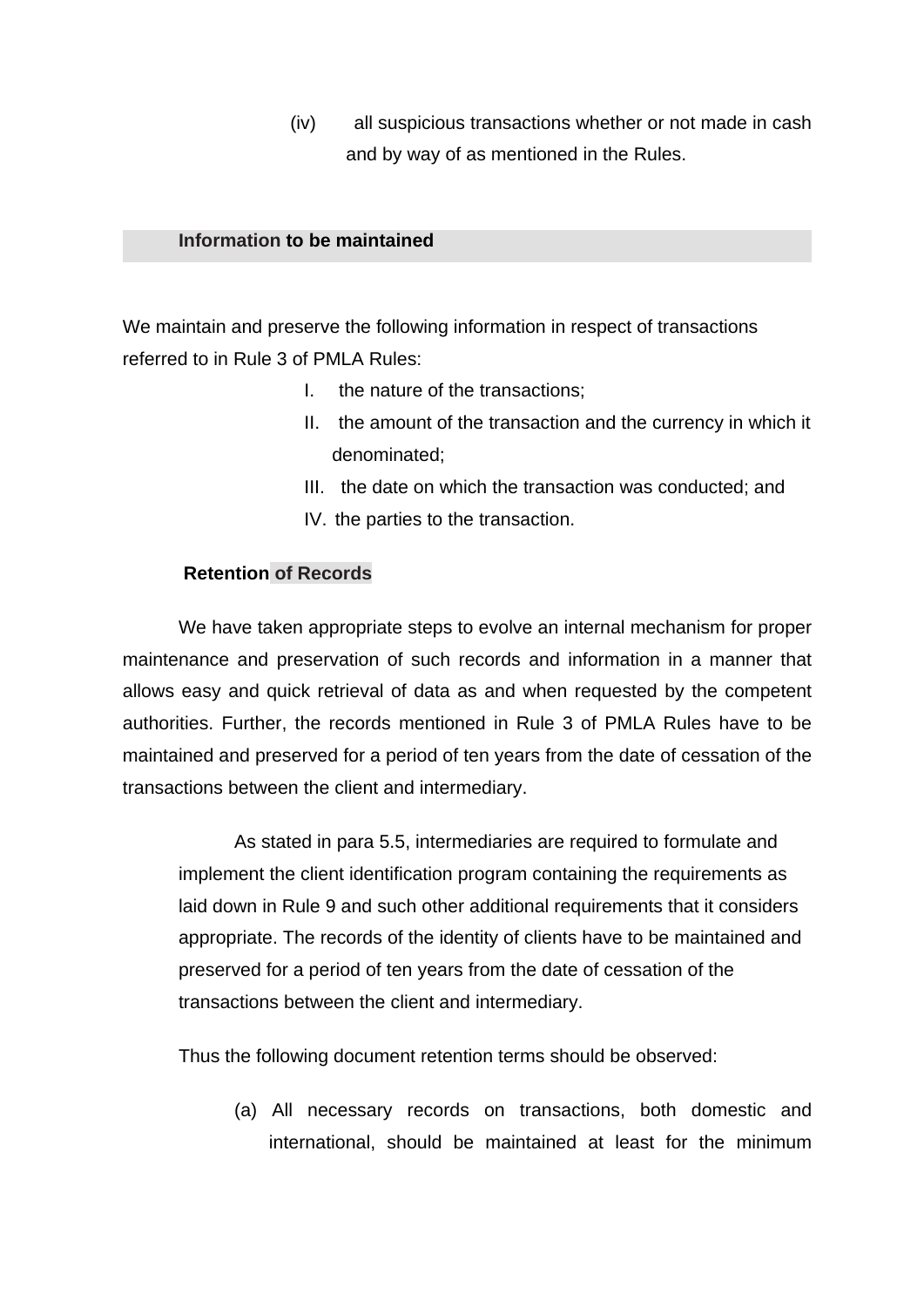period prescribed under the relevant Act (PMLA, 2002 as well SEBI Act, 1992) and other legislations, Regulations or exchange bye-laws or circulars.

 (b) Records on customer identification (e.g. copies or records of official identification documents like passports, identity cards, driving licenses or similar documents), account files and business correspondence should also be kept for the same period.

 In situations where the records relate to on-going investigations or transactions which have been the subject of a suspicious transaction reporting, they should be retained until it is confirmed that the case has been closed.

#### **Monitoring of transactions**

- Regular monitoring of transactions is vital for ensuring effectiveness of the Anti Money Laundering procedures. This is possible only if the intermediary has an understanding of the normal activity of the client so that they can identify the deviant transactions / activities.
- We give special attention to all complex, unusually large transactions / patterns which appear to have no economic purpose. The intermediary may specify internal threshold limits for each class of client accounts and pay special attention to the transaction which exceeds these limits.

The intermediary should ensure a record of transaction is preserved and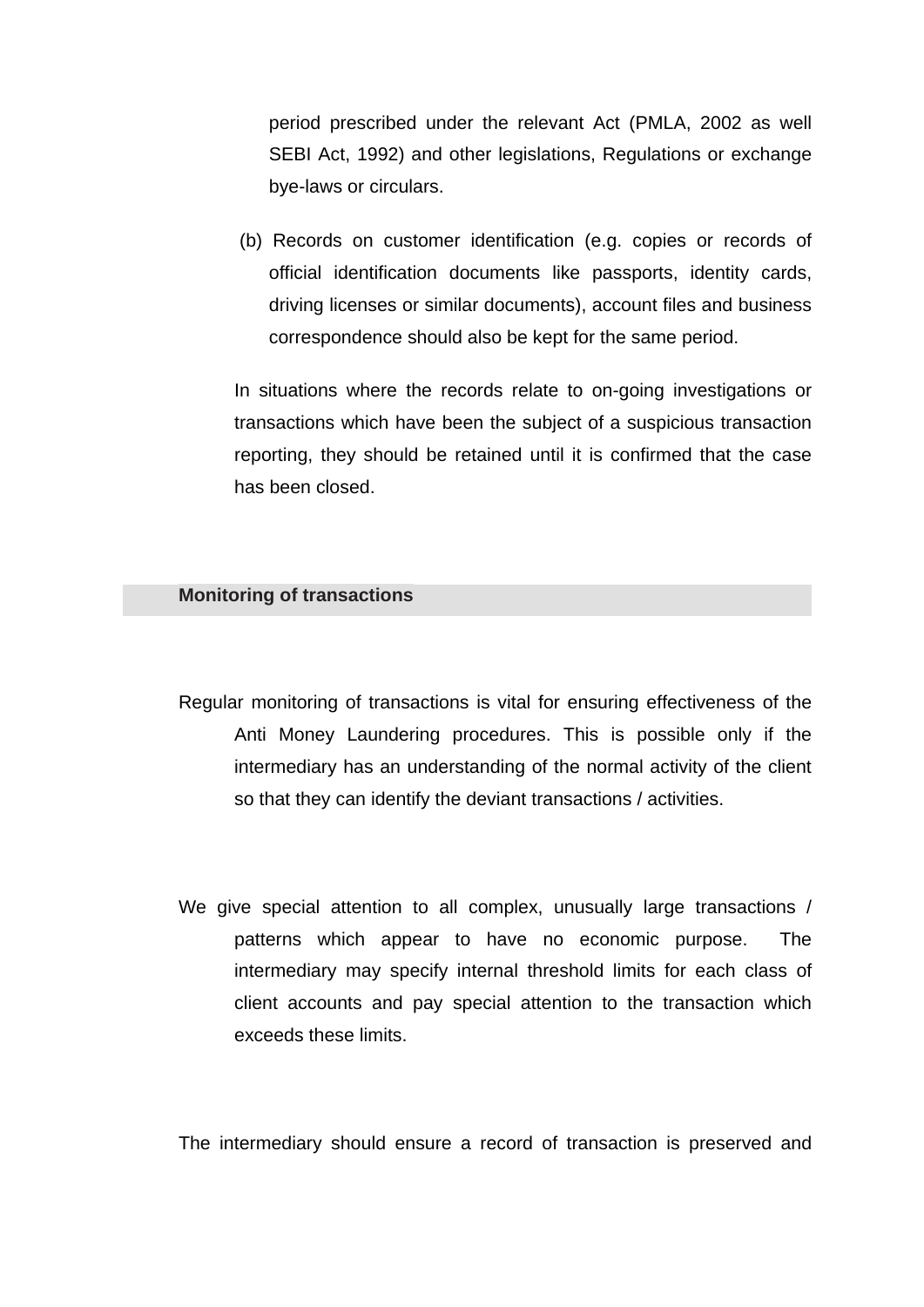maintained in terms of section 12 of the PMLA 2002 and that transaction of suspicious nature or any other transaction notified under section 12 of the act is reported to the appropriate law authority. Suspicious transactions should also be regularly reported to the higher authorities / head of the department.

Further the compliance cell randomly examines a selection of transaction undertaken by clients to comment on their nature i.e. whether they are in the suspicious transactions or not.

#### **Suspicious Transaction Monitoring & Reporting**

 Intermediaries should ensure to take appropriate steps to enable suspicious transactions to be recognised and have appropriate procedures for reporting suspicious transactions. While determining suspicious transactions, intermediaries should be guided by definition of suspicious transaction contained in PML Rules as amended from time to time.

 A list of circumstances which may be in the nature of suspicious transactions is given below. This list is only illustrative and whether a particular transaction is suspicious or not will depend upon the background, details of the transactions and other facts and circumstances:

a) Clients whose identity verification seems difficult or clients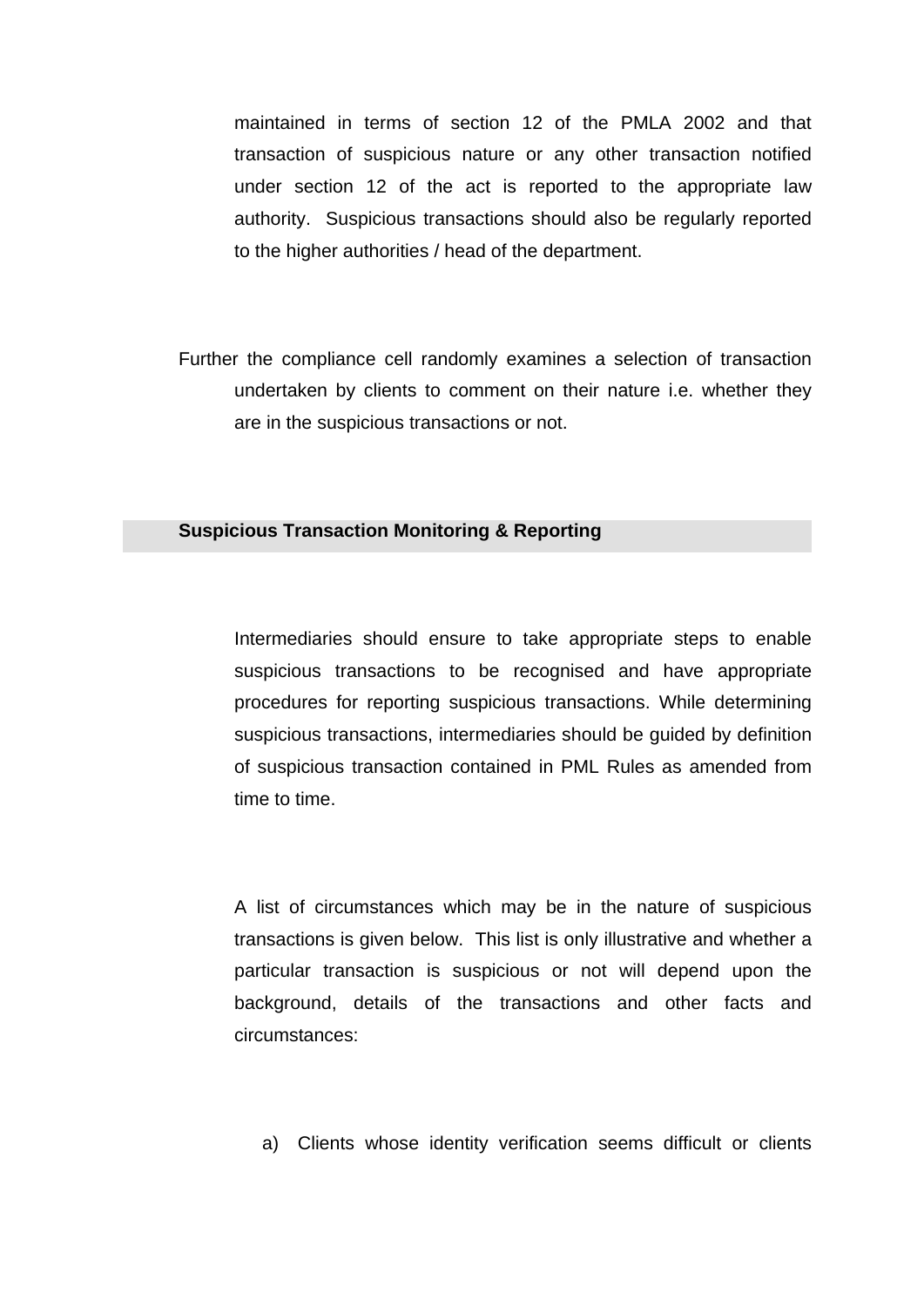appears not to cooperate

- b) Asset management services for clients where the source of the funds is not clear or not in keeping with clients apparent standing /business activity;
- c) Clients in high-risk jurisdictions or clients introduced by banks or affiliates or other clients based in high risk jurisdictions;
- d) Substantial increases in business without apparent cause;
- e) Unusually large cash deposits made by an individual or business;
- f) Clients transferring large sums of money to or from overseas locations with instructions for payment in cash;
- g) Transfer of investment proceeds to apparently unrelated third parties;
- h) Unusual transactions by CSCs and businesses undertaken by shell corporations, offshore banks /financial services, businesses reported to be in the nature of export-import of small items.

 Any suspicion transaction should be immediately notified to the Money Laundering Control Officer or any other designated officer within the intermediary. The notification may be done in the form of a detailed report with specific reference to the clients, transactions and the nature /reason of suspicion. However, it should be ensured that there is continuity in dealing with the client as normal until told otherwise and the client should not be told of the report/suspicion. In exceptional circumstances, consent may not be given to continue to operate the account, and transactions may be suspended, in one or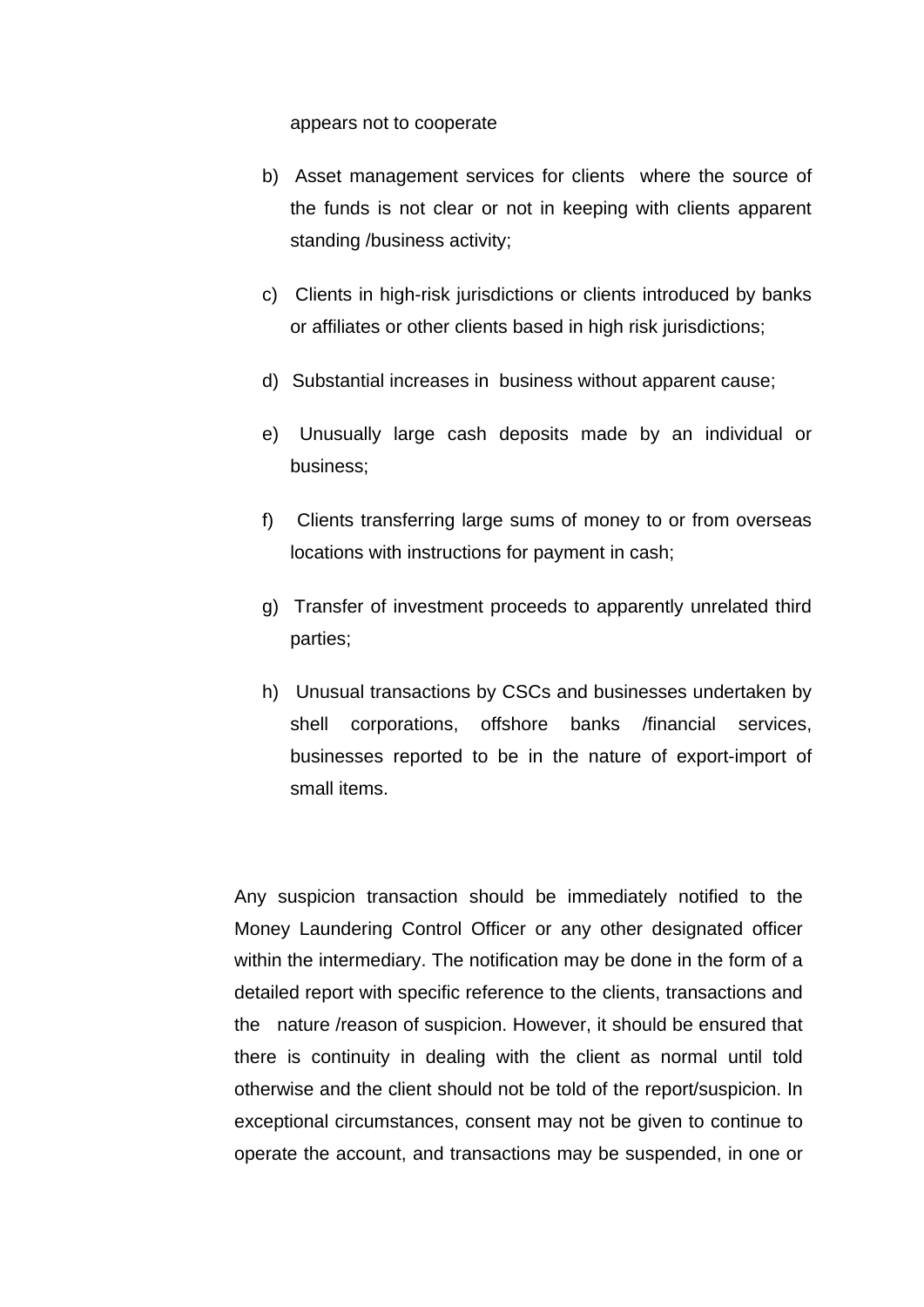more jurisdictions concerned in the transaction, or other action taken.

 It is likely that in some cases transactions are abandoned / aborted by customers on being asked to give some details or to provide documents. It is clarified that intermediaries should report all such attempted transactions in STRs, even if not completed by customers, irrespective of the amount of the transaction.

## **Reporting to Financial Intelligence Unit-India**

 In terms of the PMLA rules, intermediaries are required to report information relating to cash and suspicious transactions to the Director, Financial Intelligence Unit-India (FIU-IND) at the following address:

Director, FIU-IND, Financial Intelligence Unit-India, 6<sup>th</sup> Floor, Hotel Samrat, Chanakyapuri, New Delhi-110021. Website: [http://fiuindia.gov.in](http://fiuindia.gov.in/)

 Intermediaries should carefully go through all the reporting requirements and formats enclosed with this circular. These requirements and formats are divided into two parts- Manual Formats and Electronic Formats. Details of these formats are given in the documents [\(Cash Transaction Report- version](http://www.sebi.gov.in/circulars/2008/cash.html)  [1.0](http://www.sebi.gov.in/circulars/2008/cash.html) and [Suspicious Transactions Report version 1.0\)](http://www.sebi.gov.in/circulars/2008/suspicious.html) which are also enclosed with this circular. These documents contain detailed guidelines on the compilation and manner/procedure of submission of the manual/electronic reports to FIU-IND. The related hardware and technical requirement for preparing reports in manual/electronic format, the related data files and data structures thereof are also detailed in these documents.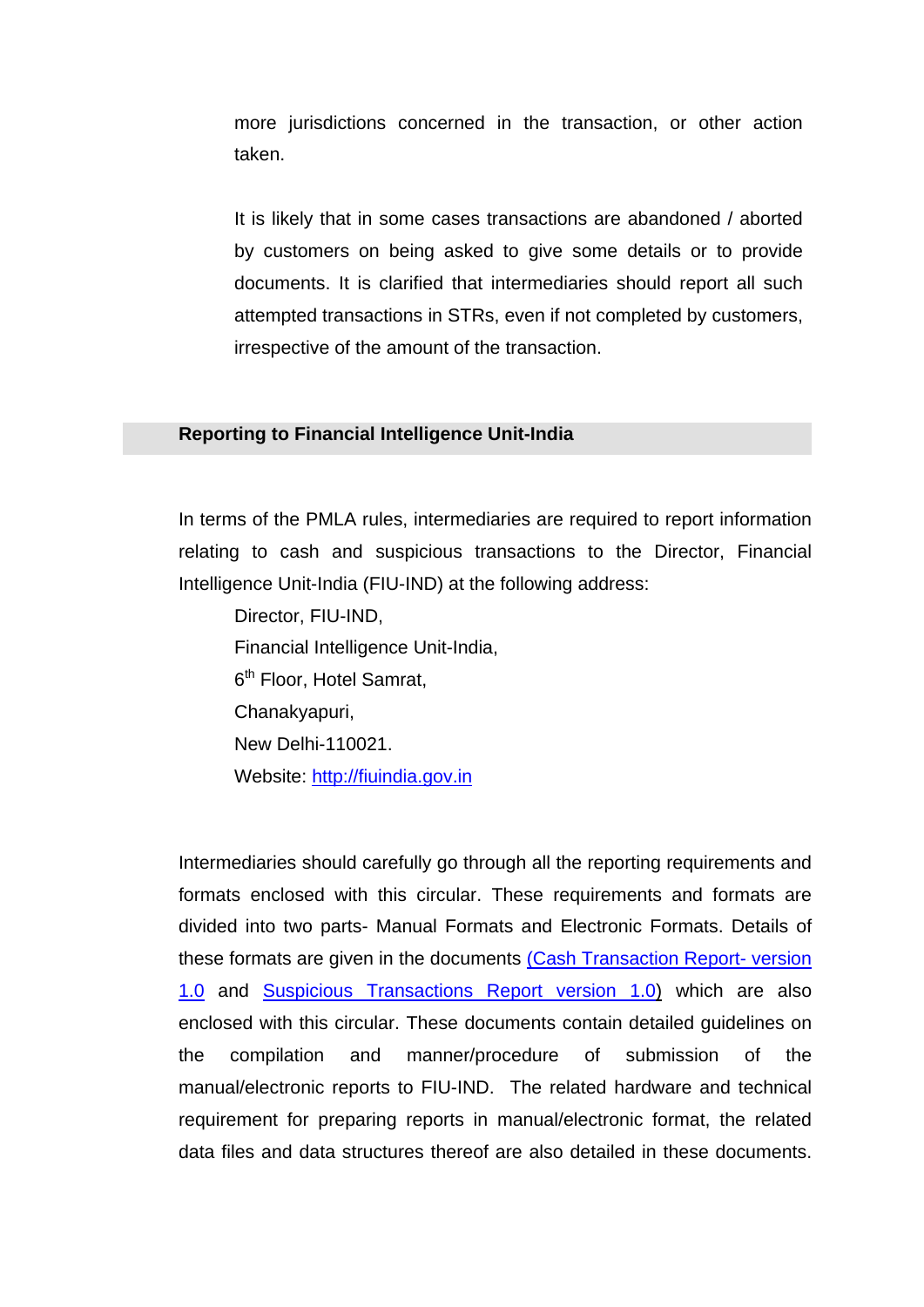Intermediaries, which are not in a position to immediately file electronic reports, may file manual reports to FIU-IND as per the formats prescribed. While detailed instructions for filing all types of reports are given in the instructions part of the related formats, intermediaries should adhere to the following:

- (a) The cash transaction report (CTR) (wherever applicable) for each month should be submitted to FIU-IND by  $15<sup>th</sup>$  of the succeeding month.
- (b) The Suspicious Transaction Report (STR) should be submitted within 7 days of arriving at a conclusion that any transaction, whether cash or non-cash, or a series of transactions integrally connected are of suspicious nature. The Principal Officer should record his reasons for treating any transaction or a series of transactions as suspicious. It should be ensured that there is no undue delay in arriving at such a conclusion.
- (c) The Principal Officer will be responsible for timely submission of CTR and STR to FIU-IND;
- (d) Utmost confidentiality should be maintained in filing of CTR and STR to FIU-IND. The reports may be transmitted by speed/registered post/fax at the notified address.
- (e) No nil reporting needs to be made to FIU-IND in case there are no cash/suspicious transactions to be reported.
- Intermediaries should not put any restrictions on operations in the accounts where an STR has been made. Intermediaries and their directors, officers and employees (permanent and temporary) should be prohibited from disclosing ("tipping off") the fact that a STR or related information is being reported or provided to the FIU-IND. Thus, it should be ensured that there is no tipping off to the client at any level.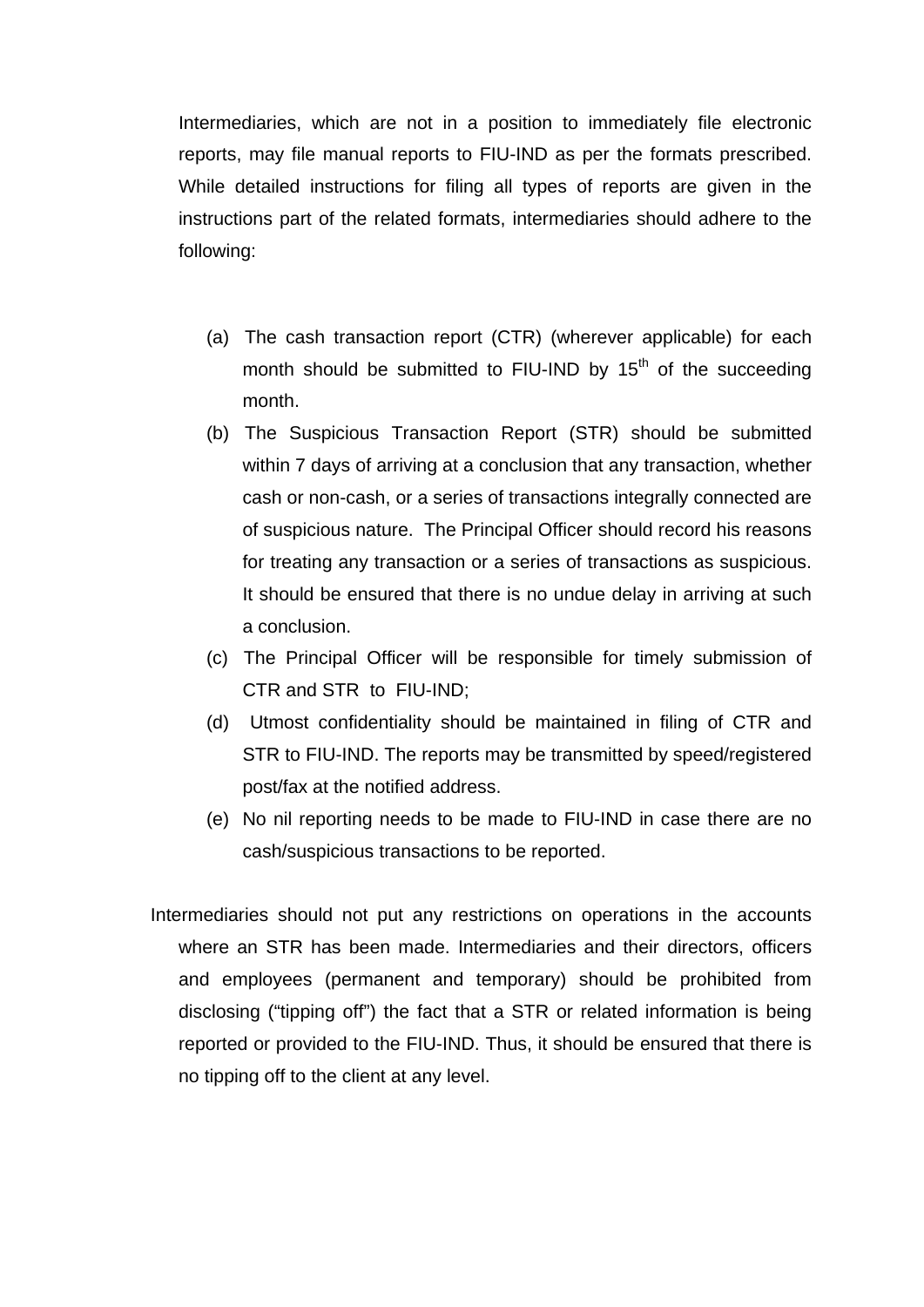To ensure that the registered intermediaries properly discharge their legal obligations to report suspicious transactions to the authorities, the Principal Officer would act as a central reference point in facilitating onward reporting of suspicious transactions and for playing an active role in the identification and assessment of potentially suspicious transactions. Names, designation and addresses (including e-mail addresses) of 'Principal Officer' including any changes therein shall also be intimated to the Office of the Director-FIU. As a matter of principle, it is advisable that the 'Principal Officer' is of a sufficiently higher position and is able to discharge his functions with independence and authority.

Employees' Hiring/Employee's Training/ Investor Education

# Hiring of Employees

 We have adequate screening procedures in place to ensure high standards when hiring employees. We have identified the key positions within our organization structures having regard to the risk of money laundering and terrorist financing and the size of their business and ensure the employees taking up such key positions are suitable and competent to perform their duties.

# Employees' Training

We have an ongoing employee training programme so that the members of the staff are adequately trained in AML and CFT procedures. Training